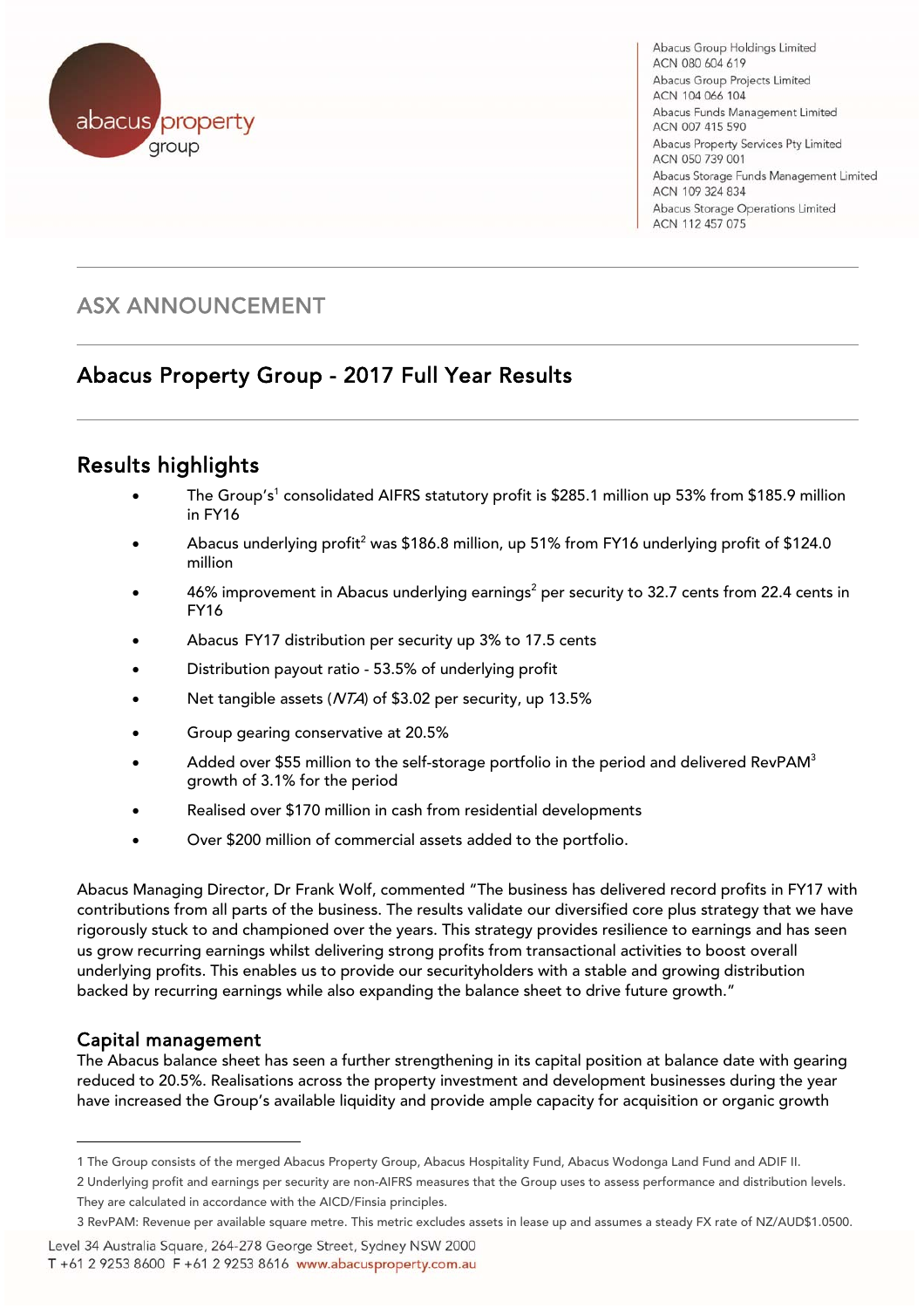

opportunities. The \$295 million of liquidity also allows for capital management initiatives to be considered if appropriate.

Mr Rob Baulderstone, Abacus Chief Financial Officer, noted "Our balance sheet continues to maintain good levels of liquidity and gearing, with capacity to add to our commercial and self-storage portfolios in line with our stated strategy for growing our recurring earnings base to fund distribution growth to our securityholders."

### Segment review

### Property investment

- 99 properties (commercial and self-storage) valued at \$1.83 billion
- Revaluation gains of \$74.8 million across the portfolios

#### Commercial portfolio

- \$133.7 million underlying EBITDA contribution
- 34 commercial properties valued at \$1.2 billion
- Portfolio capitalisation rate: 6.7%
- Occupancy<sup>4</sup>: 90.5%
- Like for like rental growth of 2.7%<sup>4</sup>
- Weighted average lease expiry (*WALE*) profile of 4.1 years<sup>4</sup>.

The commercial portfolio achieved strong returns by growing assets and revenue during the period. The commercial portfolio delivered a 2.0 times increase in underlying EBITDA in FY17 driven by both increased rental income from existing and new assets and \$50 million of profits from asset sales. The commercial portfolio has added seven assets valued at over \$200 million since 30 June 2016 while also achieving revaluation gains of \$48.2 million. This helped increase the portfolio's total assets to over \$1.2 billion across 34 properties notwithstanding the sale of four commercial assets during the year for over \$160 million.

Despite the portfolio metrics sensitivity to asset remixing that occurs as a result of our core plus value add strategy, occupancy, WALE and like for like rental growth levels were largely preserved during the period. Where vacancy and low leasing expiry levels are present, it will deliver opportunities to further grow recurring earnings levels as leasing strategies across the office and industrial sectors take advantage of current market conditions. The retail portfolio is now showing the returns of its redevelopment and refurbishment program with increases to occupancy, WALE and rental growth.

As mentioned, the portfolio saw the sale and acquisition of a number of assets during the year. Sales included Browns Road, an industrial asset in Clayton, Victoria and our share in the World Trade Centre office asset in Melbourne. These assets were replaced by acquisitions during the period which included a 50% interest in 324 Queen Street for \$66 million and a 67% interest in 444 Queen Street for \$24 million; both office assets are located in Brisbane. Acquisitions also included a 50% interest in Westpac House, Adelaide.

Abacus' third party capital joint ventures are an integral strategic investment platform for the Group. Abacus expanded the platform further during the year with a number of new joint ventures with new investment partners. Abacus currently has third party partnerships that have invested in over \$1.3 billion of properties. As

l

<sup>4</sup> Excluding development assets.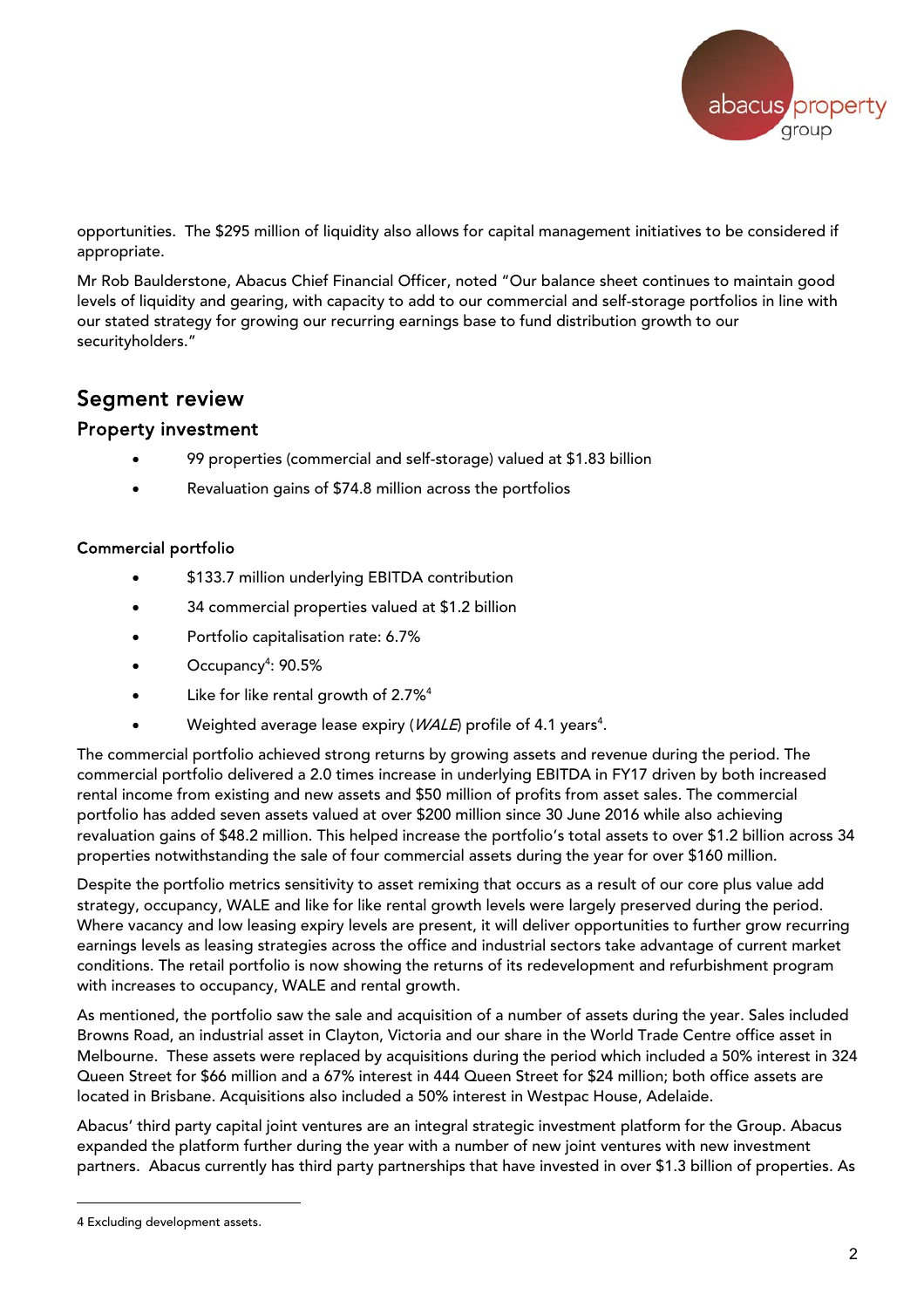

the business has evolved across changing market cycles we continue to adjust our product offering to meet the needs of our investment partners, including entering into property management mandate opportunities when requested.

#### Self-storage portfolio

- \$43.7 million underlying EBITDA contribution
- 65 self-storage assets valued at \$629 million
- Portfolio capitalisation rate: 7.7%
- $\bullet$  Occupancy<sup>5</sup>: 89.2%
- Average rental pa<sup>5</sup>: \$262 per m<sup>2</sup>
- RevPAM<sup>5</sup>: up 3.1% to \$234 per m<sup>2</sup>.

Business trading across the enlarged portfolio continues to improve, delivering rental growth of 13.6% for the period over the prior corresponding period. This drove underlying EBITDA growth of 14.2% to \$43.7 million. Recent portfolio additions, increases in occupancy across the established portfolio<sup>5</sup> to 89.2% and the average rent to \$262 per m $^2$  contributed to the improved result. This led to a strong improvement in revenue per available square metre (RevPAM) which grew 3.1% to \$234 per m $^2$  over the year.

We continue to add to the portfolio through acquisitions. Four new assets were added for \$22.0 million, adding a further 4.1% or 12,000m $^2$  of net lettable area (*NLA*) taking portfolio NLA to 302,000m $^2$ . Two established facilities were acquired in strong catchments at Hume (ACT) and Ingleburn (NSW). The remaining two assets have conversion potential and we have already started the process to deliver c.5,000m<sup>2</sup> of NLA at Frenchs Forest (NSW) in FY18.

We continue to target conversion opportunities in metropolitan areas on Australia's eastern seaboard that will deliver higher average rental rates than the current portfolio average. We currently have 5 non-storage assets with conversion potential of c.16,000m<sup>2</sup> of NLA. We remain committed to growing our portfolio of self-storage assets in line with our stated strategy to enhance the Group's recurring earnings. We will always invest prudently in accordance with our investment return criteria.

### Property developments

l

The property developments business generated an underlying EBITDA result of \$55.0 million for the period. This was slightly down on last year's result due to lower contribution from finance income as projects are realised and loans are repaid. This is a strong result in light of the record FY16 result. Total assets amount to \$448 million, a \$51 million reduction during the period from the FY16 balance. This reflects a \$135 million reduction from capital and interest repayments received during the period which was offset by additional interest accruals and drawdowns on new and existing loans. Additional drawdowns were heavily weighted to existing residential construction projects being Ashfield Central and One A in Sydney, NSW and Luminary in Hawthorn, VIC.

Project realisations and the receipt of interest payments during the period delivered over \$170 million of cash to the business and was in excess of our projected target of \$125 million in FY17. The developments business comprises c.9,500 units or land lots which equates to a cost base of c.\$47,000 per unit/land lot. This provides comfort that the Group's exposure to residential markets, where almost 90% of units/land lots or 77% of invested capital are exposed to the Sydney market, should continue to deliver strong returns in the future.

<sup>5</sup> Excluding assets awaiting conversion or newly converted assets in lease up.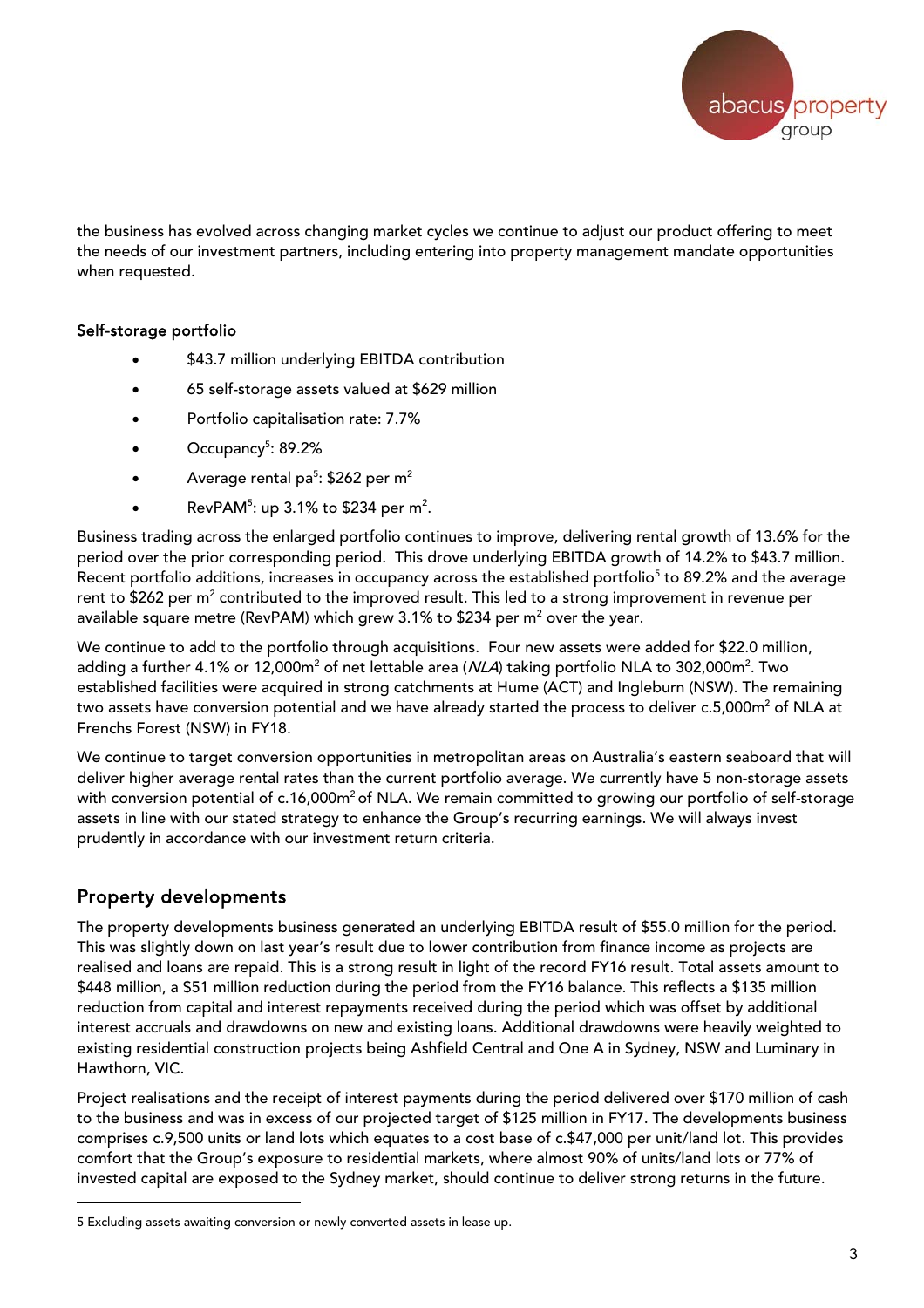

Abacus successfully delivered the sale or completion of a number of residential projects providing over \$30 million of equity profits in addition to all interest accruals that were earned throughout the projects. These successful projects were located in all major residential markets throughout the Eastern seaboard of Australia including Melbourne, Sydney, Brisbane and Canberra.

Residential development projects under construction and planned for completion in FY18 are progressing well. The Eminence in Carlton, VIC has completed and we are progressing settlements successfully without any terminations to date. Ivy and Eve in Brisbane and Erskineville in Sydney are anticipated to complete as expected over the year and we have been working with purchasers in preparation for settlement for some time.

We continue to work with all stakeholders to progress our rezoning approval at Camellia. We are awaiting responses from RMS and TfNSW on our submissions following their request for additional traffic studies. Meanwhile the NSW state government has green lit the Parramatta to Carlingford light rail service with an announced rail stop to be built adjacent to our Camellia site.

The development of the 15ha first stage at the Riverlands land sub-division project is progressing well with a development application submitted recently with the ultimate aim of achieving approval for c.422 lots in the near future for duplex housing.

# Outlook

We are very proud of our record results for this financial year. While the financial results are strong we are also proud of delivering so successfully via our diversified core plus strategy. This continues to highlight our ability to grow returns across our business as we move through the differing cycles of each business sector.

The business outlook remains positive with expected growth in our recurring earnings base which provides scope to deliver on our stated distribution policy to grow distributions per security at c.2-3%pa for securityholders. We see our distribution growth as sustainable and stable despite any fluctuations in earnings per security due to higher or lower levels of transactional profits.

The balance sheet is on track to grow over the coming years, as our investment strategies increase investment allocated to self storage and investment properties as we expect the completion and realisation of our residential development projects. We will look to enhance our investment capacity utilising our third party capital platform.

Abacus is targeting a distribution of 18.0 cps for FY18, a 3% increase on FY17 distributions per security and at the high end of our stated distribution growth target.

Abacus Managing Director, Dr Frank Wolf, commented "The results speak for themselves. We are comfortable with our expectations to grow recurring earnings during the year from acquisition and organic opportunities within our portfolios. We have had a strong year for profits from transactional activity but the balance sheet and pipeline for transactions remains robust for FY18. We are excited to see what we can achieve this year".